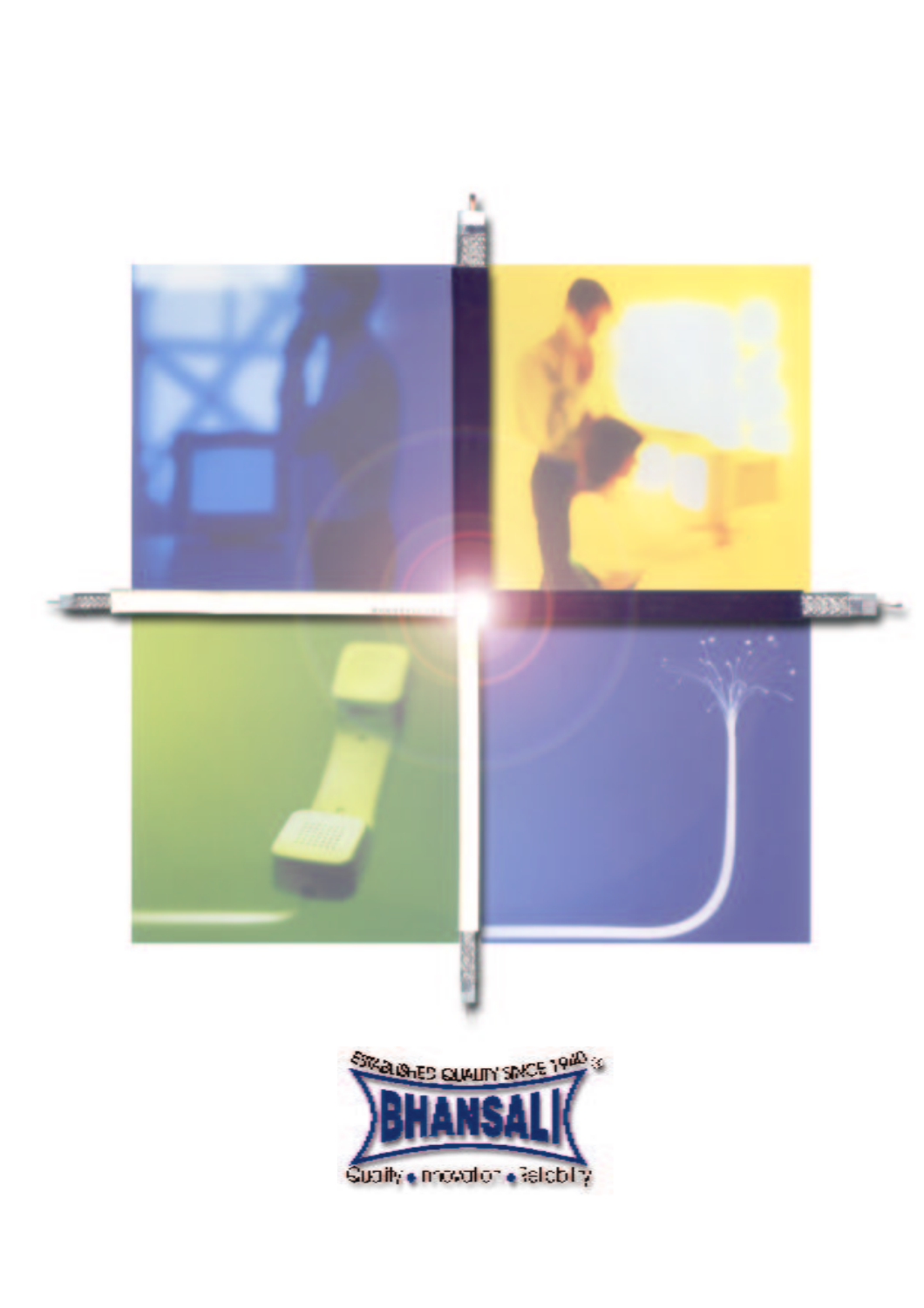

 $\nabla$ hen it comes to critical applications in communications, networking, cable TV.....just turn to Bhansali, like innumerable other customers. And discover the benefits of cables made to perform under Indian conditions. Giving you an ideal combination of quality and price, Bhansali offers you a wide range of cables to choose from. Not only that, you can also get cables designed and manufactured to your individual requirements.

Ever since its inception in 1940 Bhansali has been bridging gaps in technology. Relentless research and development efforts have enabled us to reach our current position of one of the largest manufacturers of cables in the country.

Today, the name Bhansali is synonymous with quality. A result of continuous efforts, planning and attention to detail, Bhansali quality procedures are precisely defined and followed strictly.

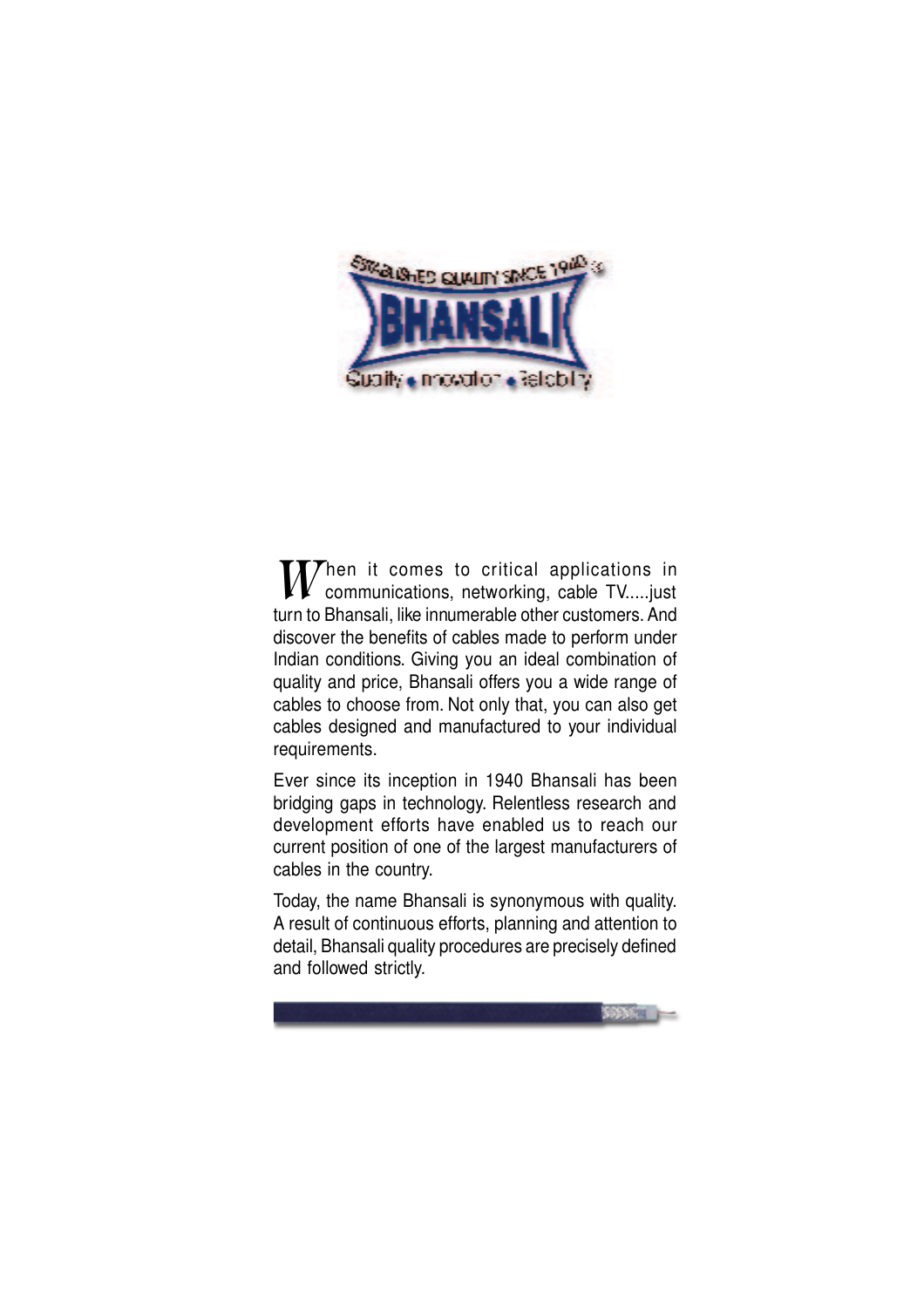**B** hansali, the leaders in CATV coaxial cables, offer you<br>**B** a range of world class CATV coaxial cables, giving **a range of world class CATV coaxial cables, giving you the best combination of quality and price. That is what has made our customers come back to us**

**time after time, ever since colour TV was introduced in the country in 1982.**

**So. let your network run on Bhansali cables and you'll come back to us...as your network expands**.

## Solid PE Dielectric

|                      | 59-U/E     | $59-U$     | <b>BC-6</b> | <b>LCG-21</b> | <b>BC-9</b><br>(SE) | BC-9E      | <b>BC-13</b><br>B/U | <b>LCM-13</b><br>B/U |
|----------------------|------------|------------|-------------|---------------|---------------------|------------|---------------------|----------------------|
| Conductor            | ABC        | <b>ABC</b> | <b>ABC</b>  | <b>ATC</b>    | <b>ABC</b>          | <b>ABC</b> | <b>ATC</b>          | <b>ATC</b>           |
| dia (mm)             | 0.61       | 0.65       | 0.75        | 0.81          | 0.96                | 1.02       | 1.15                | 1.15                 |
| Dia over             |            |            |             |               |                     |            |                     |                      |
| dielectric (mm)      | 3.50       | 3.70       | 4.80        | 4.50          | 6.20                | 6.50       | 7.40                | 7.40                 |
| Shield               | Al Foil    | Al Foil    | Al Foil     | Al Foil       | Al Foil             | Al Foil    | Al Foil             | Al Foil              |
|                      | + Braid    | + Braid    | + Braid     | + Braid       | + Braid             | + Braid    | + Braid             | + Braid              |
| Over all             | 5.30       | 6.00       | 7.00        | 7.40          | 8.50                | 9.00       | 10.00               | 10.30                |
| $dia$ (mm)           | <b>PVC</b> | <b>PVC</b> | <b>PVC</b>  | <b>PVC</b>    | <b>PVC</b>          | <b>PVC</b> | <b>PVC</b>          | <b>PVC</b>           |
| Min. bending         |            |            |             |               |                     |            |                     |                      |
| radius (mm)          | 25         | 30         | 38          | 40            | 67                  | 70         | 78                  | 80                   |
| Impedance $(\Omega)$ | 75         | 75         | 75          | 75            | 75                  | 75         | 75                  | 75                   |

#### Technical Data

### **Attenuation**

| 50 MHz         | 7.45  | 7.36  | 5.52  | 5.98  | 4.25  | 4.04  | 3.86  | 4.20  |
|----------------|-------|-------|-------|-------|-------|-------|-------|-------|
| $100$ MHz      | 10.57 | 10.48 | 8.28  | 8.83  | 6.20  | 5.24  | 5.22  | 6.00  |
| 200 MHz        | 14.95 | 14.90 | 10.39 | 12.60 | 8.85  | 8.74  | 7.82  | 8.50  |
| $224$ MHz      | 15.73 | 15.64 | 11.50 | 13.34 | 9.47  | 9.20  | 8.28  | 9.00  |
| 300 MHz        | 18.51 | 18.40 | 14.72 | 15.36 | 11.01 | 10.71 | 9.56  | 10.40 |
| <b>450 MHz</b> | 22.60 | 22.50 | 18.95 | 19.32 | 13.68 | 13.61 | 11.77 | 12.80 |
| 500 MHz        | 25.50 | 25.30 | 20.05 | 20.33 | 14.58 | 14.49 | 12.42 | 13.50 |
| <b>800 MHz</b> | 31.02 | 29.90 | 25.30 | 25.76 | 19.35 | 19.32 | 15.82 | 17.20 |

Attenuation in dB/92 m at 20° C;Tolerance ±5% (For LCM-13 and LCM-15: Attenuation in dB/100 m at 20° C; Tolerance ±5%)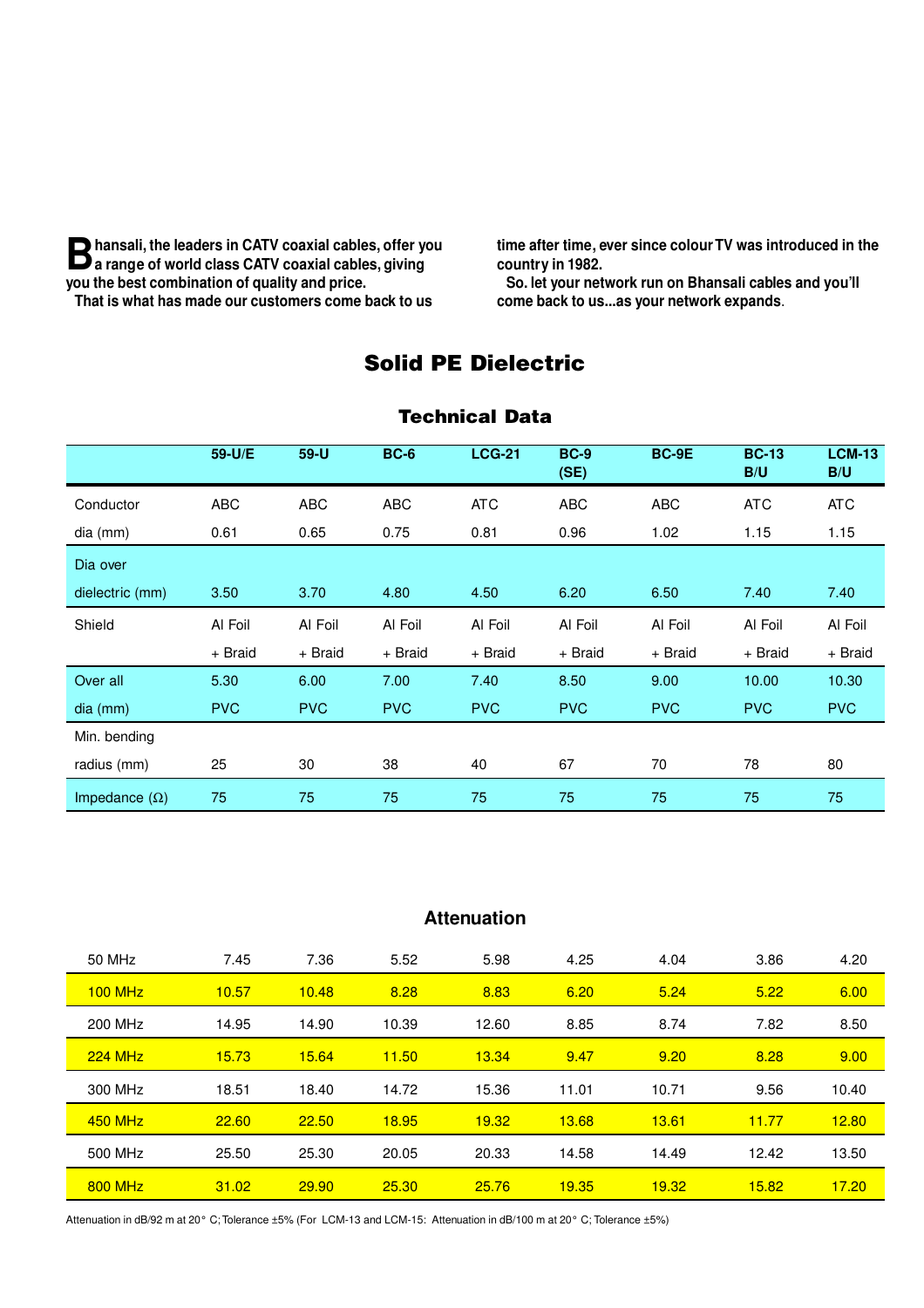

# Foam PE Dielectric

#### Technical Data

|                      | $B-40$<br>$(RG-59)$ | $B-50$<br>$(RG-6)$ | $B-70$<br>$(RG-11)$ | <b>B-90</b><br>(475 Series) | $B-120$<br>(500 Series) |
|----------------------|---------------------|--------------------|---------------------|-----------------------------|-------------------------|
| Conductor            | <b>ABC</b>          | ABC                | ABC                 | ABC                         | <b>ABC</b>              |
| dia (mm)             | 0.81                | 1.13               | 1.70                | 2.26                        | 2.77                    |
| Dia over             |                     |                    |                     |                             |                         |
| dielectric (mm)      | 3.75                | 4.80               | 7.20                | 9.20                        | 11.45                   |
| Shield               | Al Foil             | Al Foil            | Al Foil             | Al Foil                     | Al Foil                 |
|                      | + Braid             | + Braid            | + Braid             | + Braid                     | + Braid                 |
| Over all             | 6.00                | 7.20               | 10.20               | 12.50                       | 15.00                   |
| $dia$ (mm)           | <b>PVC</b>          | <b>PVC</b>         | PVC/PE              | PVC/PE                      | <b>PE</b>               |
| Min. bending         |                     |                    |                     |                             |                         |
| radius (mm)          | 70                  | 100                | 140                 | 152                         | 160                     |
| Impedance $(\Omega)$ | 75                  | 75                 | 75                  | 75                          | 75                      |

## **Attenuation**

| 50 MHz         | 5.64  | 4.48  | 2.83  | 2.07 | 1.71 |
|----------------|-------|-------|-------|------|------|
| $100$ MHz      | 8.00  | 6.34  | 4.00  | 2.52 | 2.52 |
| 200 MHz        | 11.31 | 8.97  | 5.66  | 4.35 | 3.40 |
| $224$ MHz      | 11.96 | 9.50  | 6.00  | 4.60 | 3.68 |
| 300 MHz        | 13.98 | 10.99 | 6.94  | 5.35 | 4.30 |
| <b>450 MHz</b> | 17.02 | 13.46 | 8.50  | 6.75 | 5.35 |
| 500 MHz        | 17.94 | 14.20 | 8.96  | 7.10 | 5.67 |
| <b>800 MHz</b> | 22.54 | 18.00 | 11.83 | 9.05 | 7.52 |

Attenuation in dB/100 m at 20° C; Tolerance ±7% (For B-40: Attenuation in dB/92 m at 20° C; Tolerance ±7%)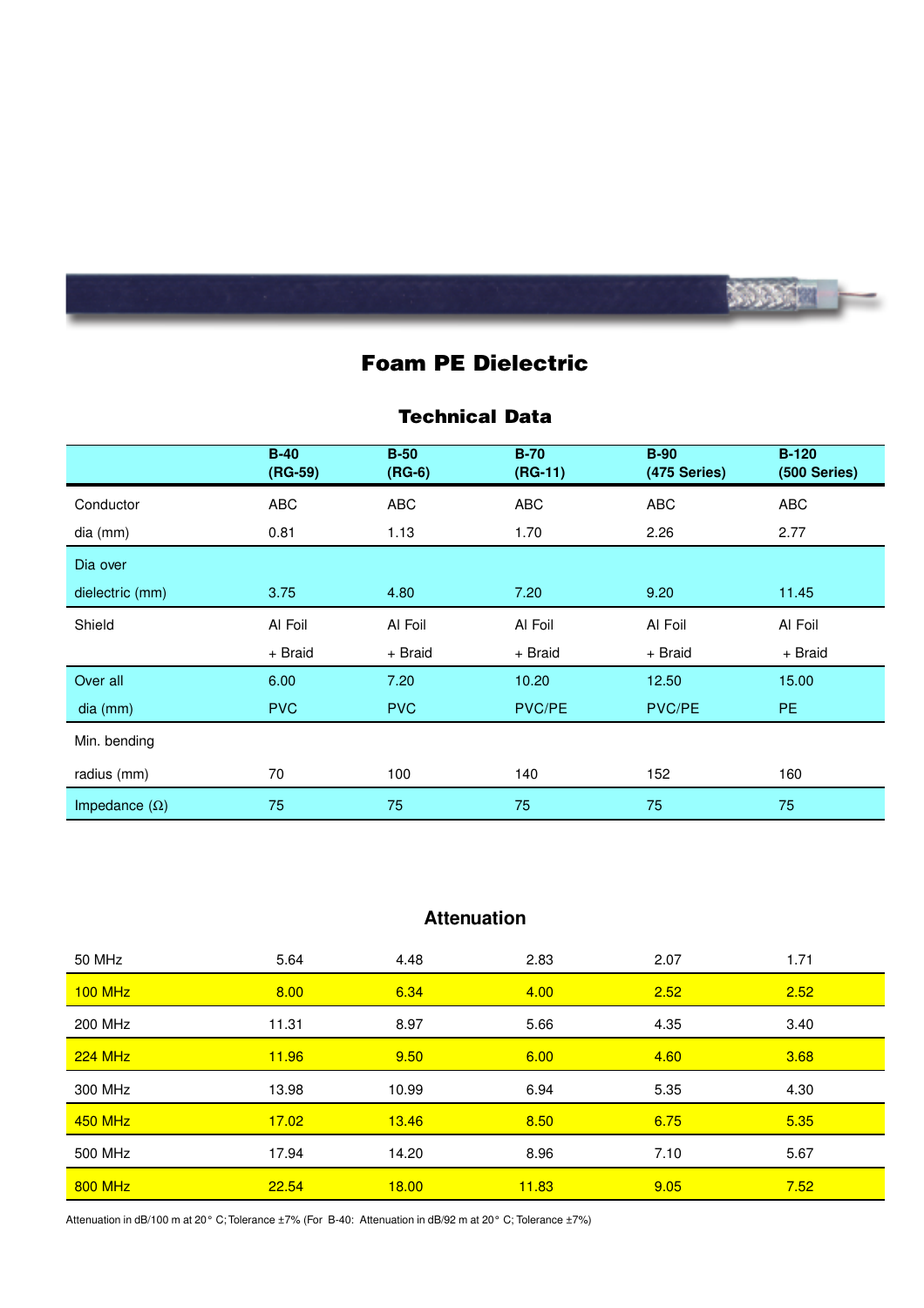## Accessories

| <b>Size</b><br>(mm) | <b>Diameter</b><br>(mm) | <b>Breaking load</b><br>(kg.) |
|---------------------|-------------------------|-------------------------------|
| 1.4                 | 2.40                    | 43                            |
| 1.6                 | 2.60                    | 52                            |
| 2.0                 | 3.00                    | 65                            |
| $3 \times 1.0$      | 3.40                    | 70                            |
| $7 \times 1.0$      | 4.30                    | 132                           |

### Support Wire for CATV Coaxial Cables

### Cable TV Connectors

| <b>Cable</b>  | <b>Cable Connectors</b> |
|---------------|-------------------------|
| $B-70$        | <b>BC-70</b>            |
| $B-50$        |                         |
| <b>LCG-21</b> | <b>BC-50</b>            |
| $BC-6$        |                         |
| $B-40$        | <b>BC-40</b>            |
| <b>RG-59U</b> |                         |
| <b>B-90</b>   | <b>BC-90</b>            |

## Crimping Tool for Cable TV Connectors



Hex crimping tool